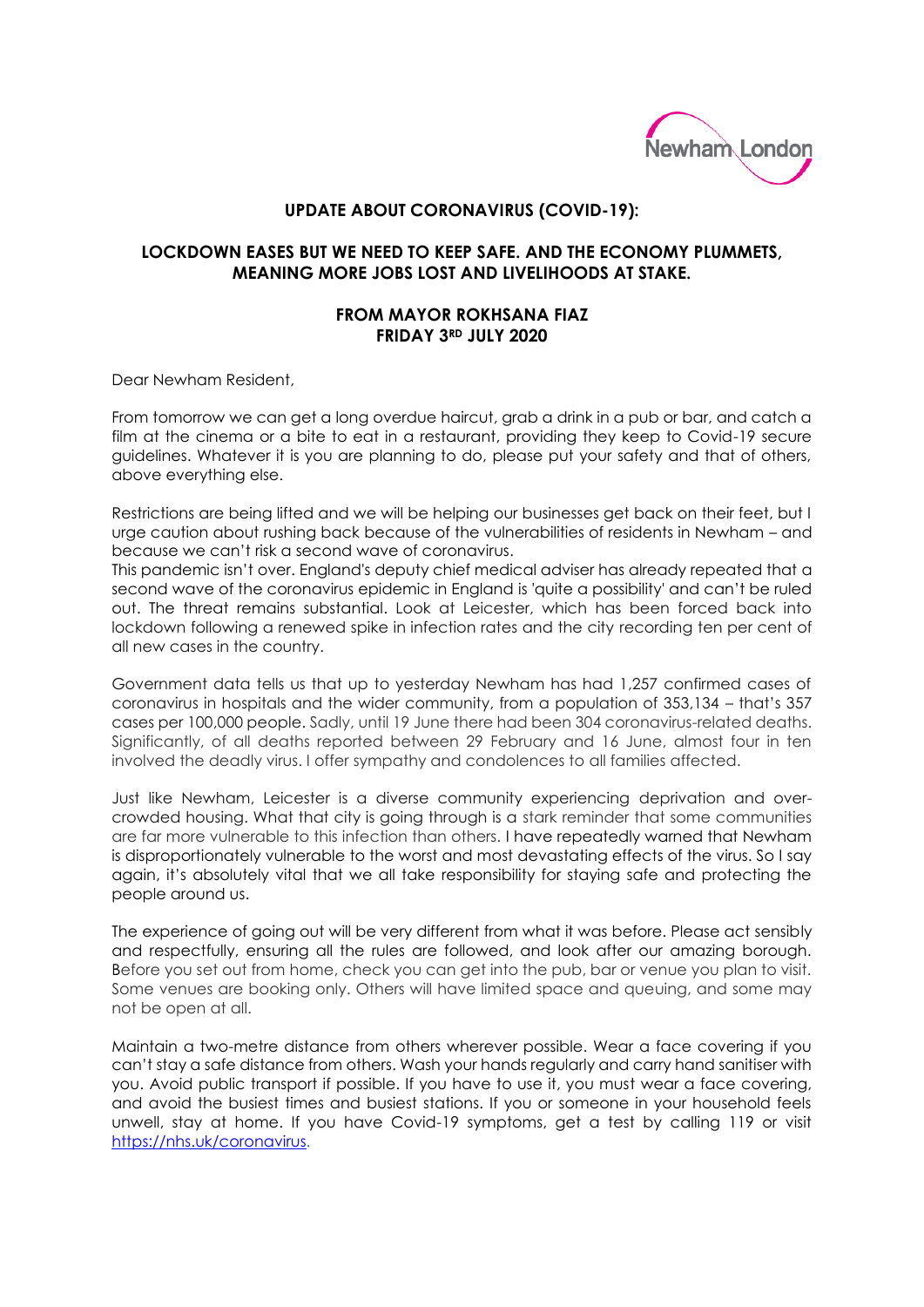From this week all councils have been required to publish their outbreak management plans, which sets out what will happen in the instance of a local outbreak of Covid-19 and which could see schools, businesses or workplaces closed and local lockdowns enforced if infection rates continue to spike. In Newham we have deliberately framed our plan as a Covid-19 management plan with a focus on prevention. It is a dynamic document that will evolve as we continue to work with settings and communities and learn from our response to emerging incidents. You can see it at [https://www.newham.gov.uk/coronavirus-covid-19/covid-19](https://www.newham.gov.uk/coronavirus-covid-19/covid-19-management-plan/1) [management-plan/1.](https://www.newham.gov.uk/coronavirus-covid-19/covid-19-management-plan/1)

Earlier this week, the Government also announced that it will be mandatory for pupils to return to school from September, and that it will take 'specific action' if schools did not comply with the new guidelines and open in the autumn. While also announcing that a full curriculum will return and that exams will be expected to take place in summer 2021, there were minimal requirements published by the Department for Education for schools to implement. With primary and secondary schools needing to divide pupils into 'bubbles' of entire classes or year groups, there is little requirement for social distancing measures within schools, with much of the advice left to school leaders to interpret, including recommendations about staggering school start and finish times, break times within school hours, and hygiene routines. This is worrying.

We plan to work with our parents and schools through this guidance to inform a Newham response, because we don't know what the Covid-19 situation will be in two months' time, or for that matter for the foreseeable future as we'll be living with the virus for a long time. So we'll be reviewing the guidance before establishing how practically this will work in Newham, because we take our public health responsibility very seriously, and the safety and well-being of Newham's children, their families, and the teachers and support staff. So keep an eye out for more details in the coming weeks.

Yesterday we heard from Robert Jenrick, Secretary of State at the Ministry of Housing, Local Government and Communities, about how much money is being given to local authorities to fill the hole created in council budgets by loss of income, and extra expenditure incurred to support residents through this crisis.

A further £500 million has been awarded to be shared by all. While anything we get is welcome, it will never be enough and will fall well short of what is needed. It's another sticking plaster solution to a gaping wound. We are looking closely at the announcement as we finalise our assessment of the impact of Covid-19 on the Council's finances, with reports being published next week for Cabinet and Full Council meetings later this month, which you'll be able to find on the Council website.

It's already been estimated by London Councils, the umbrella body for local authorities in the Capital, that Covid-19 will cost London boroughs £1.8 billion in 2020/21, equating to £700 million in extra spending and £1.1 billion in lost taxes and other income. The Government needs to wake up and fully appreciate the scale of what we are grappling with, especially as the Covid-19 health emergency won't be over anytime soon. What is clear from the concerns being raised by councils across the country is that the impact on Council Tax and Business Rates alone could cause major budget issues next year if there isn't further and significant Government support.

Already some councils are saying that they face becoming bankrupt. While Newham isn't one of those, we can't be complacent and that's why also later this month, we will be publishing our Covid-19 recovery plan. At its heart will be making changes where required to our Community Wealth Building and inclusive economy strategies so that we can deal with the economic impact that the virus has had on Newham during this time and in the months and years ahead.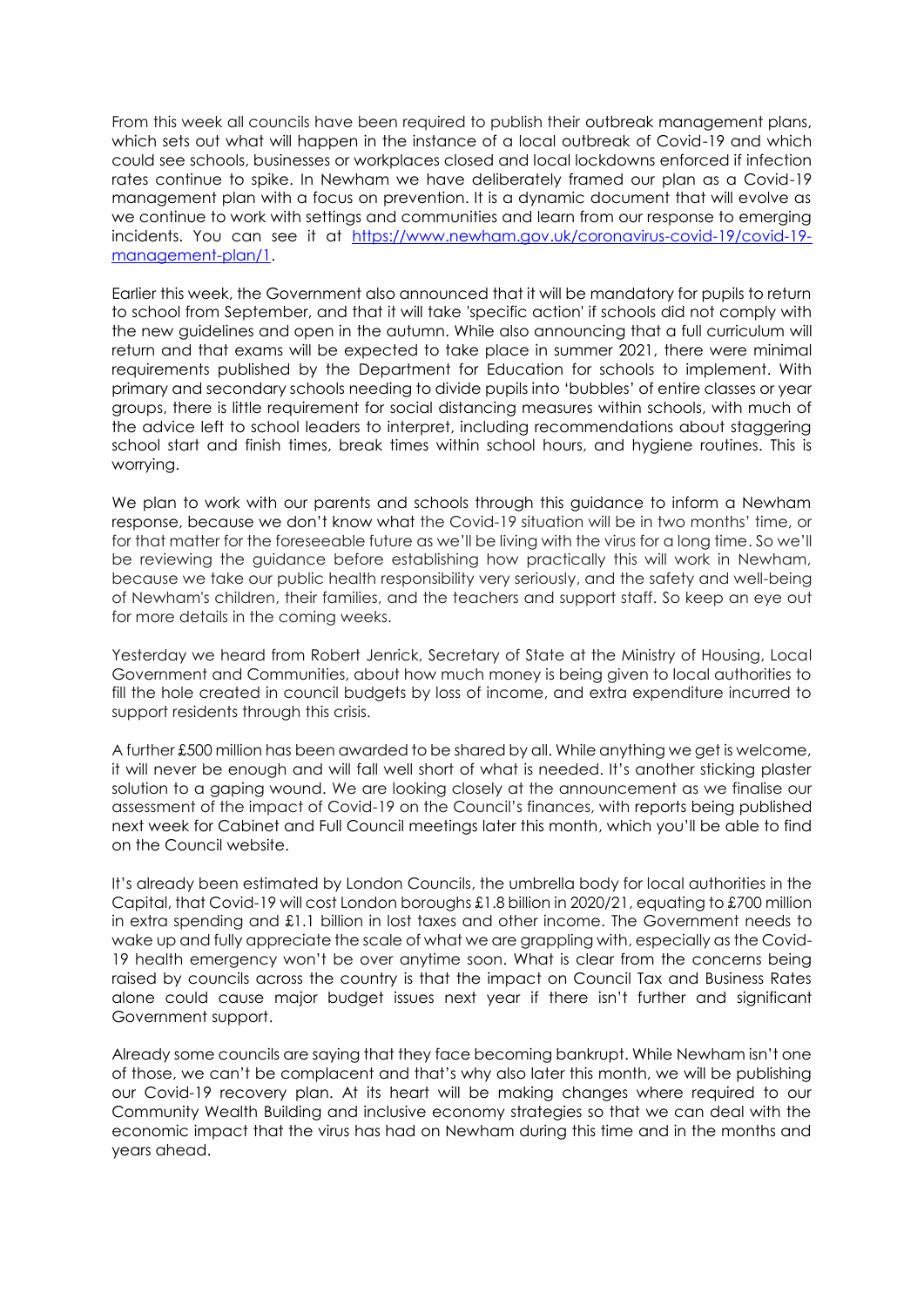But three things will be central to our approach going forward, building on what we started when I stepped into office back in May 2018. The first is the absolute prominence of public health in everything we do; the second is bringing out more explicitly our work in tackling inequality – and that means race equality – in Newham, where 73 per cent of our residents are from Black, Asian and Ethnic Minority communities. And the third is maintaining our commitment to tackling Climate Emergency. Next week, we'll also be publishing three important reports reflecting our on-going commitment to achieving a carbon neutral position in the Council by 2030 and Carbon Zero by 2050: our Climate Emergency Annual Report, our response to the Climate Change Citizen Assembly held earlier this year; and our Climate Emergency Action Plan.

I know that the economic impact on Newham will be great, as already nearly half of our residents – some 48 per cent - are living in poverty after housing costs are taken into account, which is almost double the national level. Newham's children are especially affected, as 67 per cent of them are living in households in poverty - which is double the number of children living in poverty across the UK when housing costs are taken into account.

On Tuesday, the Prime Minister heralded a 'New Deal' for the UK economy, with the announcement of a £5 billion infrastructure programme to support the rebooting of the UK economy and help with Covid-19 recovery. He referenced the famed post-depression rebuilding programme initiated by the former American President Franklin Delano Roosevelt in the last century as he evoked the idea of a grand plan to help Britain out of the catastrophic recession facing it, but it's a drop in the ocean of what will be required to build back Britain from the impact of Covid-19.

Let's be clear about the prognosis for the UK economy. In June, the Organisation for Economic Co-Operation and Development (OECD) stated that the economic impacts of Covid-19 will be *'dire everywhere'*, with recovery being *'slow and the crisis will have long lasting effects, disproportionally affecting the most vulnerable'* – specifically low-paid workers and young people. The OECD also highlighted that the UK will suffer the worst damage of any country in the developed world, with a slump in national income of some 11.5 per cent – higher than France, Italy, Spain, Germany and the US - rising to 14 per cent if the UK was required to implement a second lockdown nationally.

On Monday, data from the Office for National Statistics (ONS), showed that the UK economy has been hit by Covid-19 more severely than initially anticipated, contracting by 2.2 per cent in the first quarter of 2020, with gross domestic product (GDP) falling by 6.9 per cent in March alone; exposing that the UK is facing its deepest recession in a generation. Two weeks ago, the ONS published its 'flash estimate' for April, which showed that in the first full month of lockdown, the economy shrank by 20.4 per cent – the biggest drop since records began in 1997. The Bank of England has already estimated that UK GDP could contract by 25 per cent in the second quarter, with unemployment more than doubling - triggering what's expected to be the most damaging recession in this country in more than 300 years.

And this week, the most senior economist for the International Monetary Fund (IMF) told the Treasury Select Committee, that the Covid-19 pandemic has had a more negative impact on global activity in the first half of 2020, with projected recovery being more gradual than previously forecast and UK's recovery being more prolonged than suggested by the Bank of England.

On Tuesday, the Prime Minister admitted that the country's unemployment rate is expected to rise substantially, hitting young people particularly hard. There has already been a 70 per cent spike in Universal Credit claims in April, and more job losses will likely follow when the Government's furlough scheme is removed in October, with many companies using the programme not expected to survive.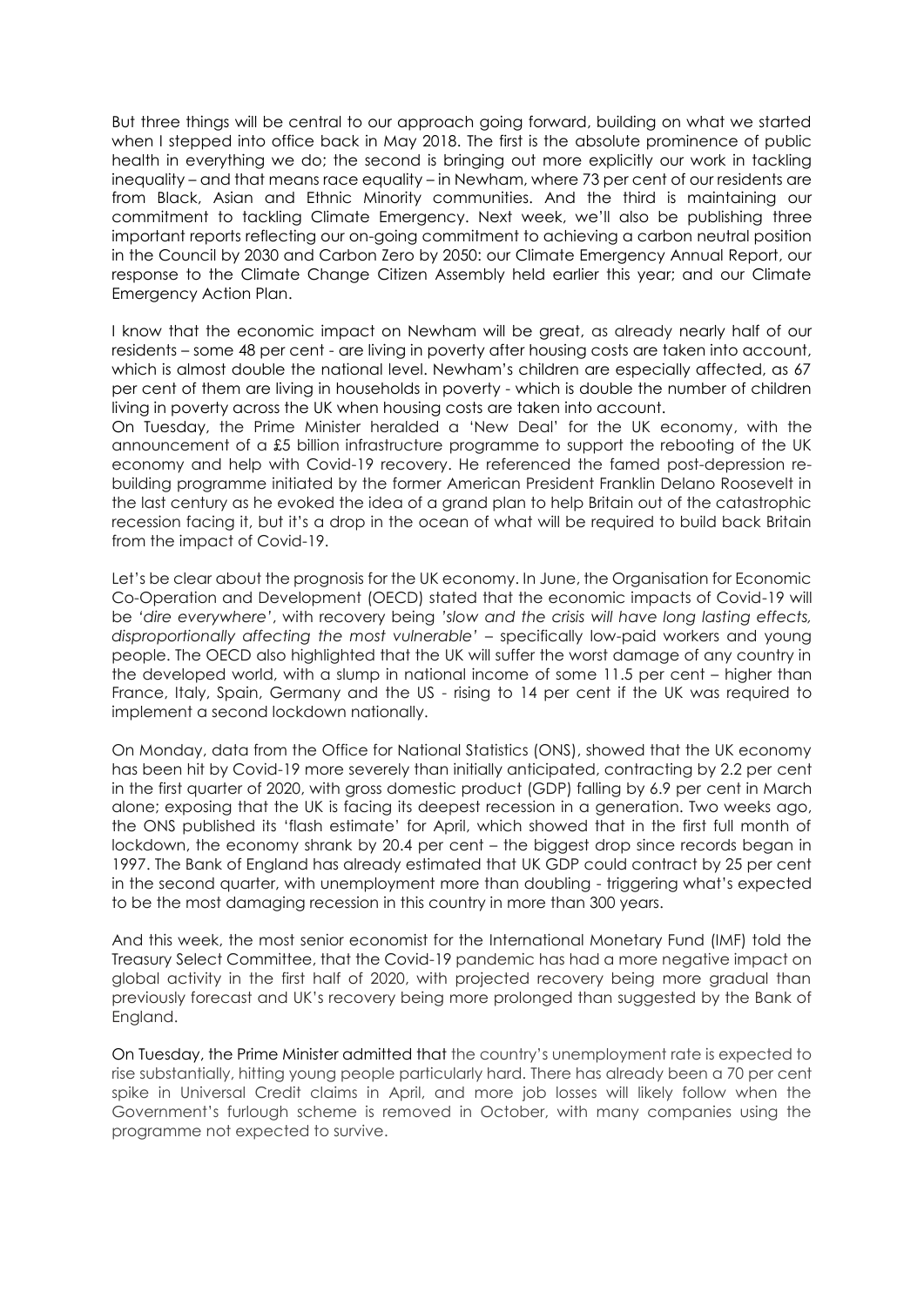Despite the coming catastrophe, there was no mention of extending the job retention scheme, despite increasing calls from unions, business leaders, experts, and the Mayor of London to extend the scheme into next year. More than 1 million London workers have been furloughed during the pandemic, accounting for more than 12 per cent of the national total, and Newham has the highest number in the country with 50,000 jobs at stake.

Without ongoing support, many, many in Newham on low wages will be hardest hit by redundancies. The Government must step in prevent this happening and that's why an extension to the furlough scheme is vital to protect livelihoods.

Meanwhile, as the recession looms, the UK continues to hurtle towards an apparently unstoppable no-deal Brexit; and European Londoners have just one year to apply to the EU Settlement Scheme. In Newham, there are 84,950 EU citizens who have already applied. But if you one of our residents who haven't, now is the time to do it, because Newham is your home and you are essential to the strength of our community and our local economy. That's why, earlier this week I joined some 30 charities and organisations, and the Mayor of London, in writing to the Government asking that they extend the application period in light of the serious disruption caused to the process by the Covid-19 crisis.

Monday will see an important milestone in the delivery of the manifesto commitments that I made two years ago to the people of Newham to transform Newham Council, it's governance arrangements and the involvement of residents.

When I stood to become Mayor in May 2018, I set out a bold vision for this borough to become a beacon of participatory democracy in the UK. I pledged to bring a culture of trust and openness that involves residents in our decision-making. On Monday the independent Democracy and Civic Participation Commission that I established to review how the Council works and to make recommendations about how we drive participatory democracy in Newham, will publish its report. You can join the launch at 2.30pm on Monday via [https://www.facebook.com/newhamcouncil/live\\_videos/](https://www.facebook.com/newhamcouncil/live_videos/) where members of the Commission, led by its chair Professor Nick Pearce, will outline the work that they've undertaken and the series of recommendations they've arrived at.

There is some welcome news to bring you. Following a review of operations, London's Strategic Coordination Group, the multi-agency partnership advising on much of the Capital's response to the Covid-19 pandemic, is planning to remove the temporary mortuary facility which was built on Wanstead Flats in Manor Park in March to cope with the anticipated increase in fatalities as a result of coronavirus. Work to remove the temporary structure may begin as soon as the weekend. I have asked those responsible to keep to their commitment to restore the site to how it was before. I sincerely hope that we do not have to see the like of it again.

This weekend our town halls in Stratford and East Ham are turning blue to celebrate the 72<sup>nd</sup> birthday of the National Health Service. And on Sunday evening at 5pm we are being encouraged to clap again to mark the anniversary and show our support for all the dedicated NHS workers and remember those who had lost their lives.

Next week we will also remember the 25<sup>th</sup> anniversary of the single greatest atrocity since the Second World War took place. In July 1995 in the small town of Srebrenica in Bosnia-Herzegovina, more than 8,000 Muslim men and boys were systematically murdered because of their religion and a hatred because of who they were. Thousands of women, children and the elderly were forcibly deported.

We will be flying a Remember Srebrenica flag from our town halls to remember the victims and survivors of genocide and pledge to create a better, stronger and more cohesive society. The lesson learned from Srebrenica is that hatred and intolerance can never be left unchallenged. Only by doing so can we create a safer community for all.